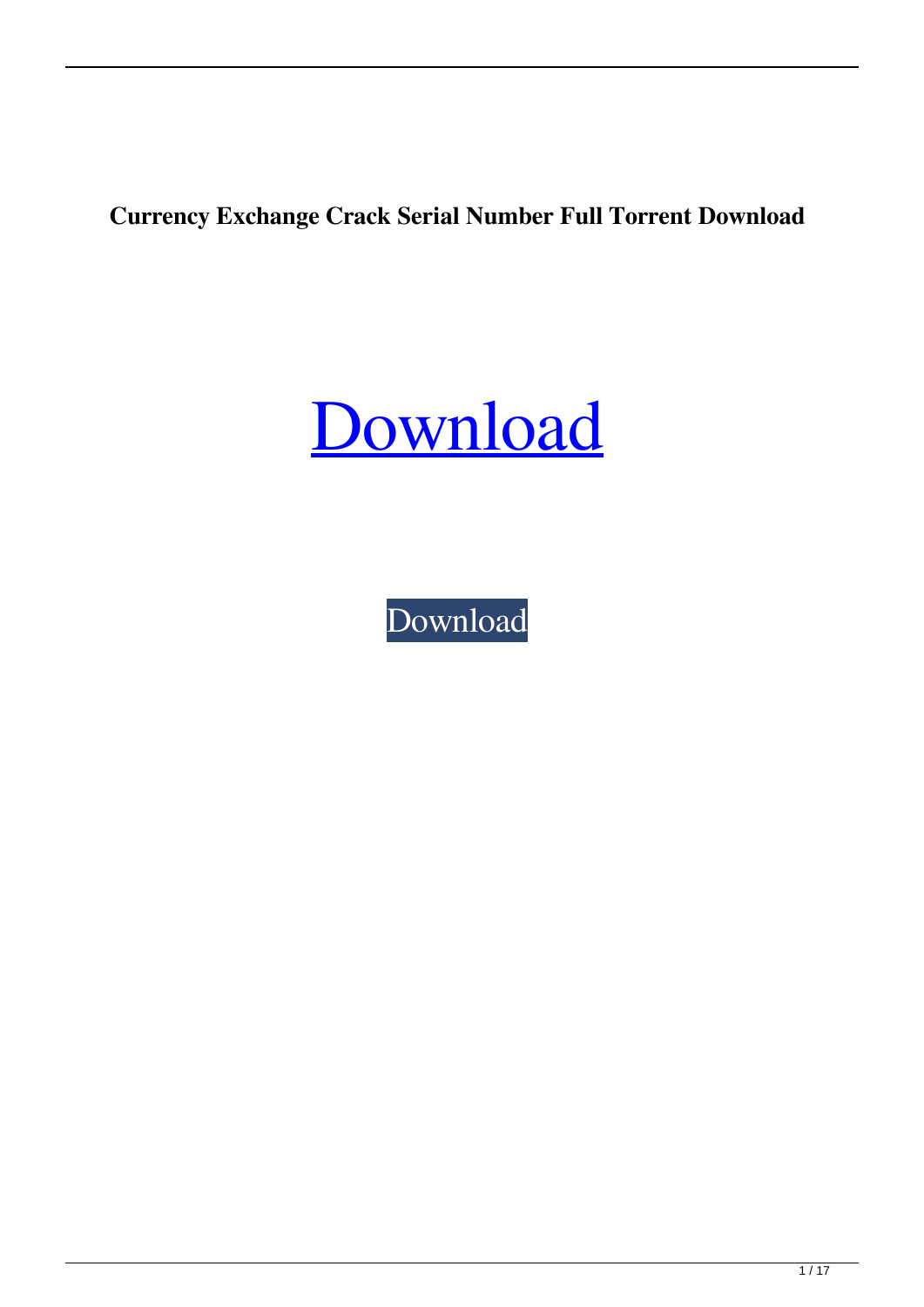**Currency Exchange Crack+ With License Key Download [Win/Mac]**

USE: \*\*Conversion from one currency to another\*\* \*\*Currency list selection\*\* \*\*Interact with the App and its widgets without leaving your current activities\*\* \*\*Allow for choosing local currency\*\*

**Currency Exchange Activation Free [32|64bit]**

KeyMacro is designed to be a widget that allows you to easily create custom macro commands. You can assign a name to your macro and even create multiple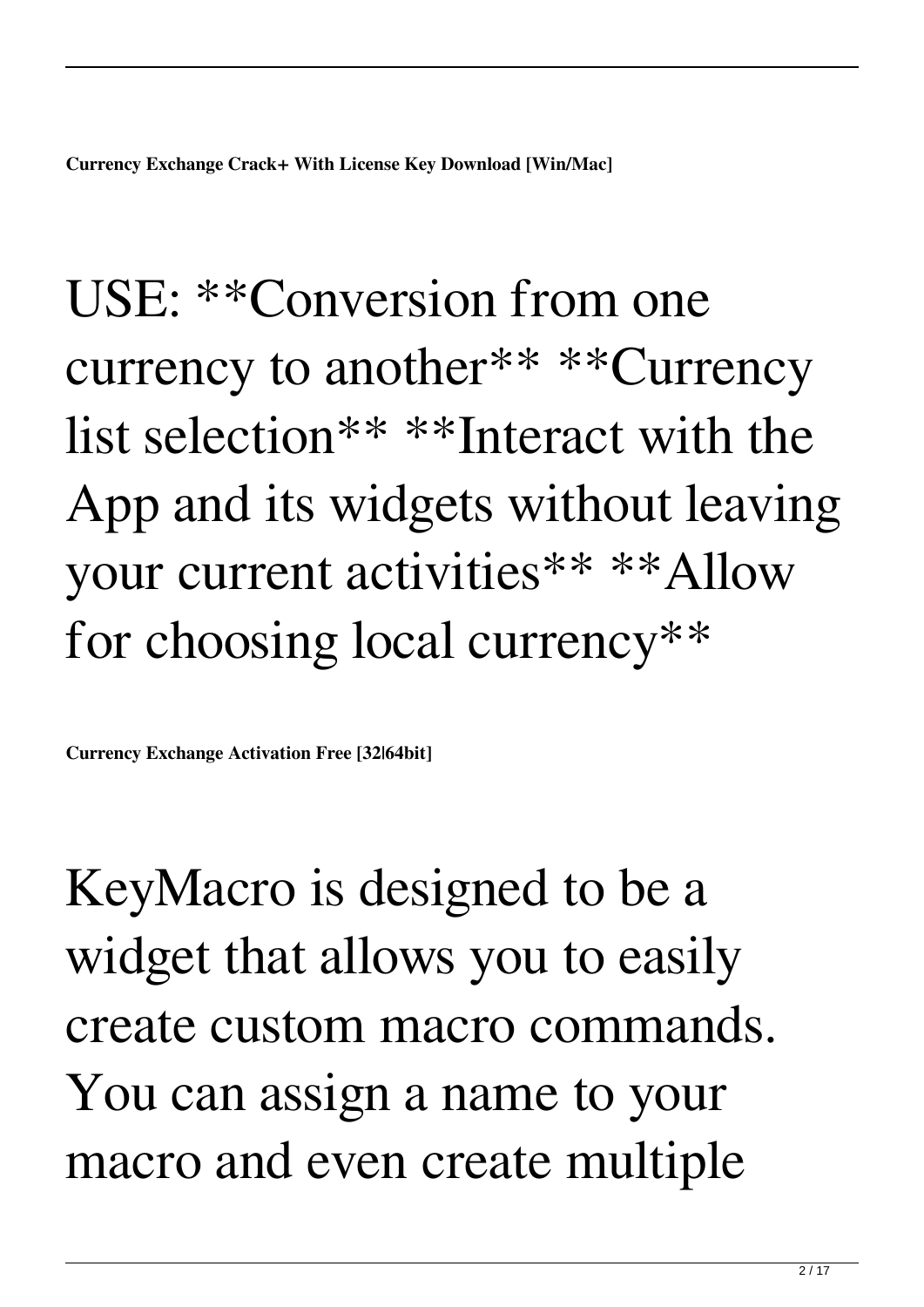macros with multiple names to customize your toolbars. BUILD Type: Standalone app BUILD Type Version: 2016-03-30 BUILD Time: 2016-03-30 10:47:25 BUILD Date: 2016-03-30 BUILD Session: 2016-03-30 10:47:25 BUILD Session name: BuildSession\_2016-0 3-30\_10-47-25\_Linux\_x64\_dynami c BUILD OS: Linux BUILD OS Version: Ubuntu 16.04 BUILD CPU: x86\_64 BUILD Operating System: Linux BUILD Operating System version: 4.4.0-41-generic BUILD Architecture: x86\_64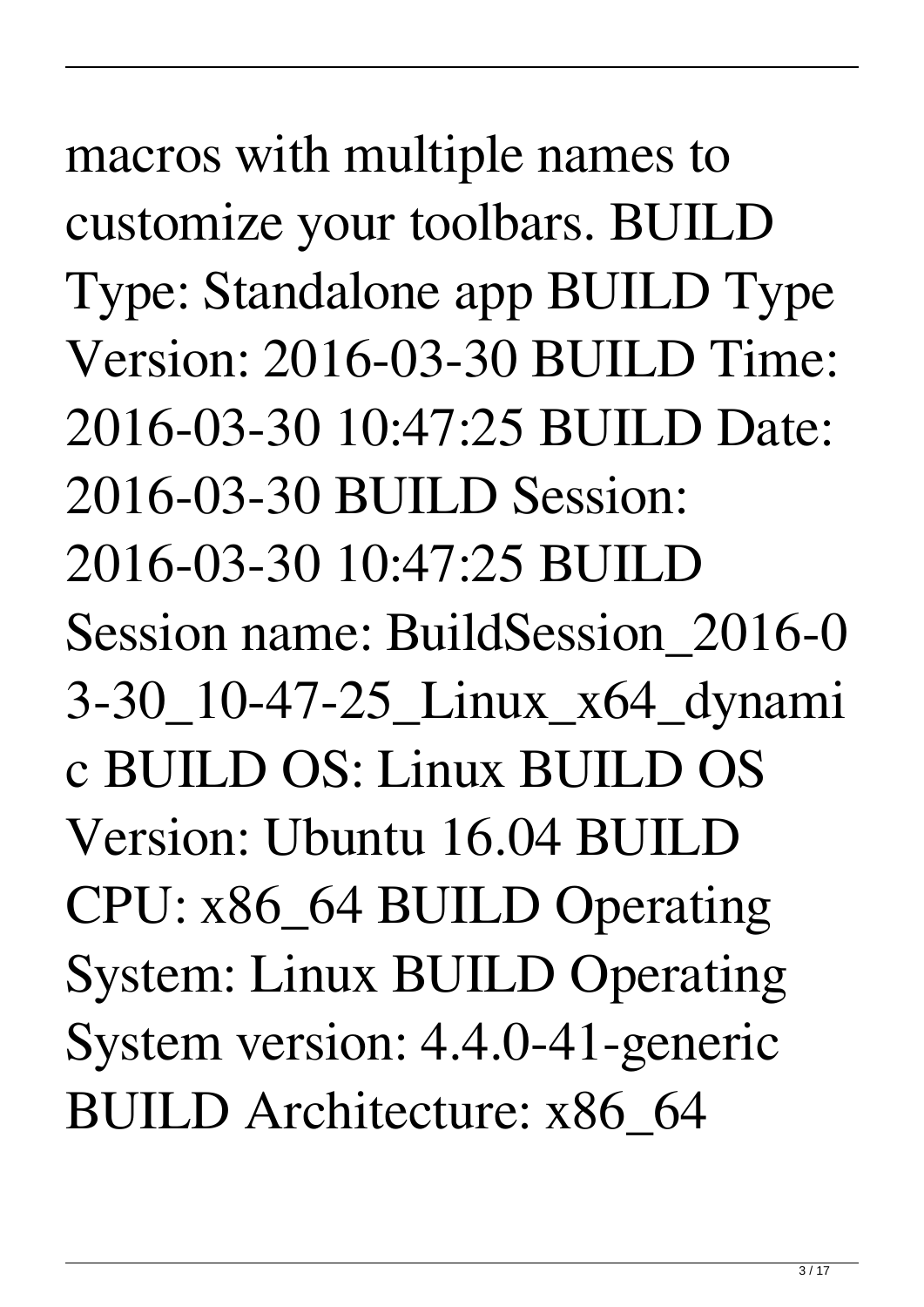BUILD MachineID: 1b0a9cfb-0403 -460d-8c15-290561cbe364 BUILD Machine name: Docs1604.01 BUILD Virtual machine name: Docs1604.01 BUILD Machine IP address: 10.1.0.50 BUILD Machine IP: 10.1.0.50 BUILD Language: en\_US BUILD Latency: Unknown BUILD Loaded modules: BUILD Images: BUILD Version: 2016-03-30 BUILD Release: 4.0.1 BUILD Git hash: c4ebbd4f BUILD Path: file:///home/wfgms/websites/e commerce/en/tools/tools/keymacro. master BUILD Release version: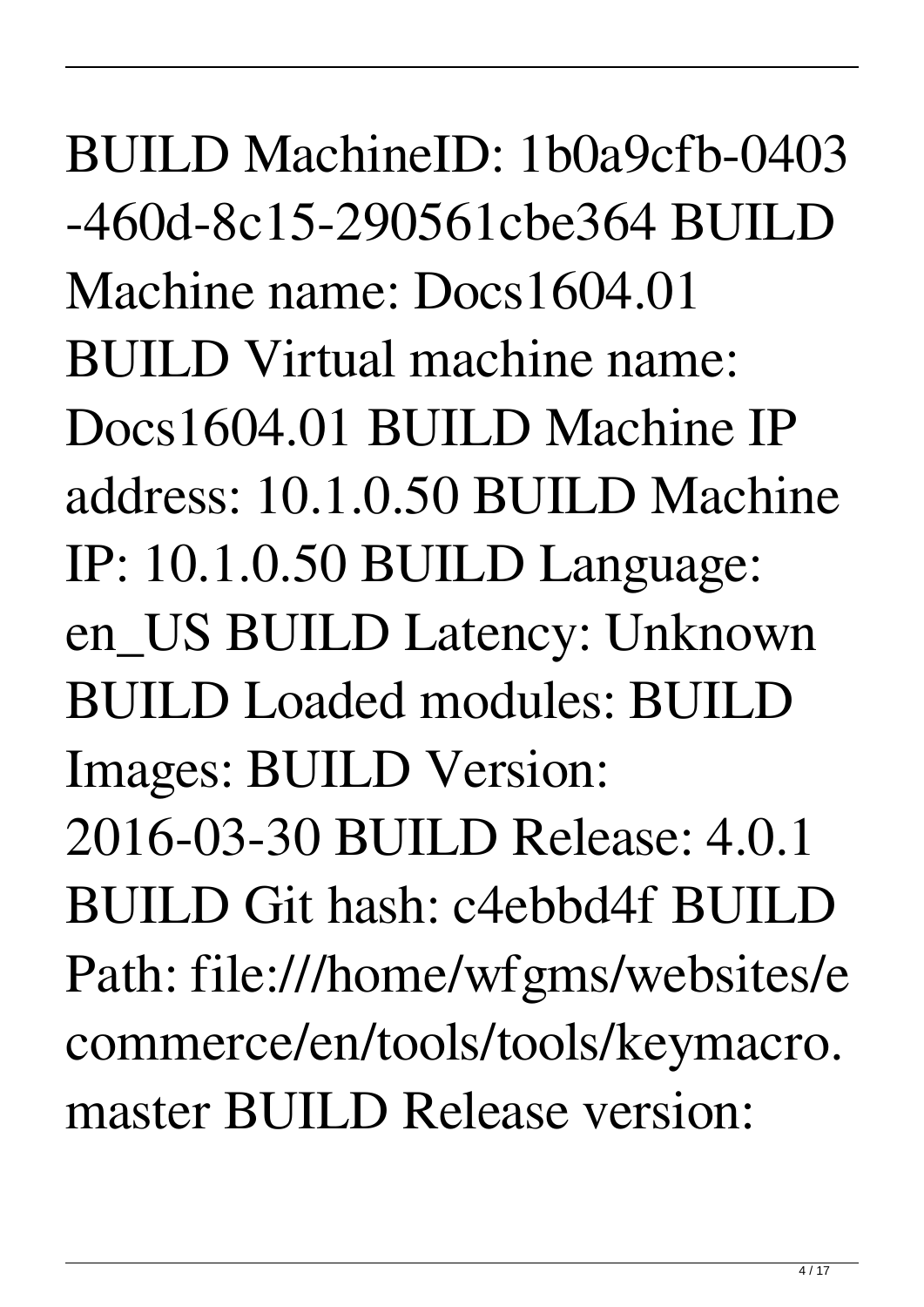2016-03-30 BUILD Date: 2016-03-30 BUILD Language version: 1.0.0.0 BUILD Session start: 2016-03-30 09:20:13 BUILD Session end: 2016-03-30 09:20:16 BUILD Session duration: 00:00:04 BUILD Session name: BuildSession \_2016-03-30\_09-20-13\_Linux\_x86 \_static BUILD Session app name: KeyMacro.xar BUILD Session CPU usage: 12.8 BUILD Session Memory usage: 2.8 BUILD Session APM usage: 4.0 BUILD Session Lat 81e310abbf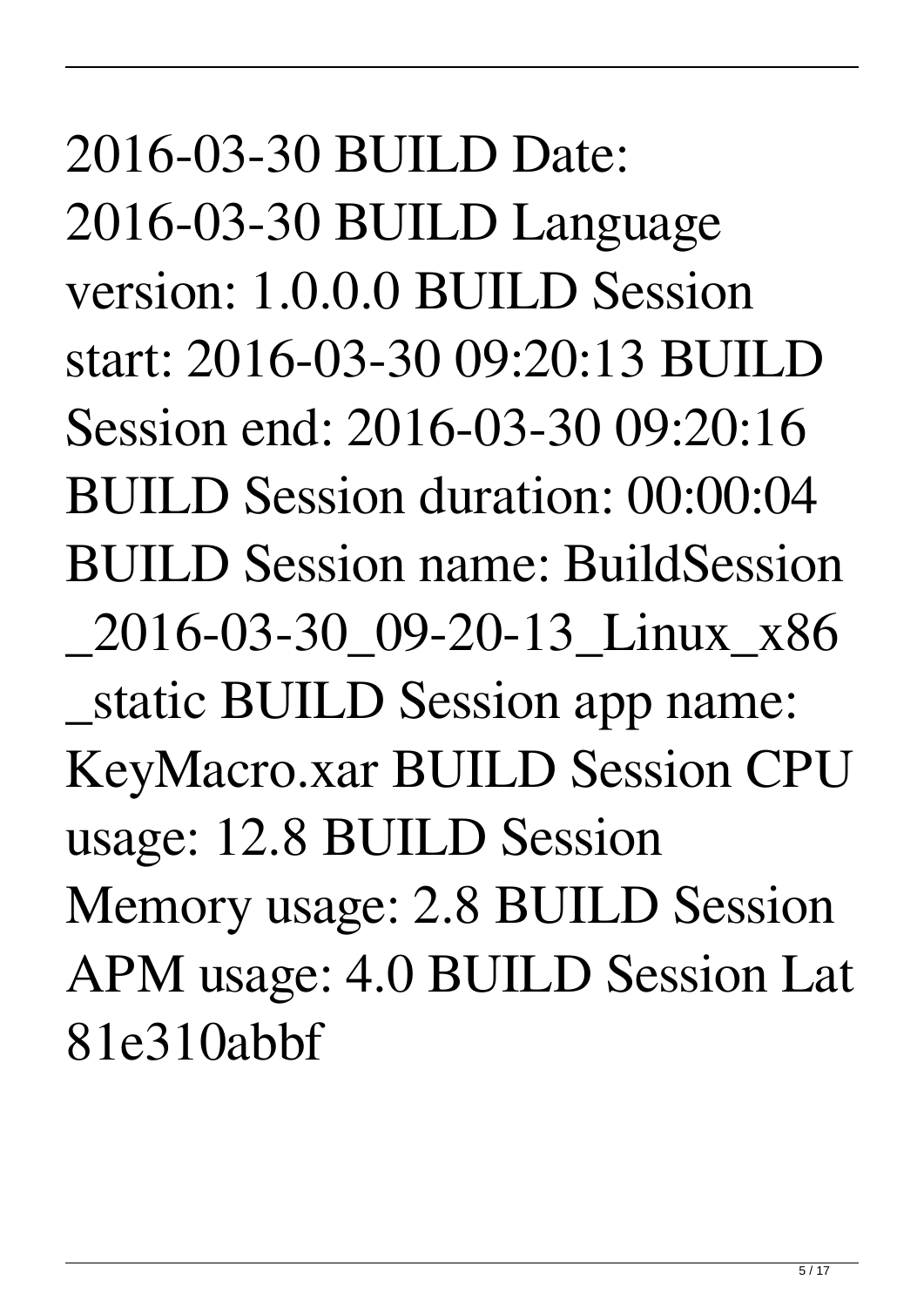**Currency Exchange With License Key**

=== Currency Exchange is a widget designed to help you easily convert any ammount of money from different currencies. It allows conversion in either direction between any of the currencies you choose. Always shows exchange for 1.00 in both directions. You can change the list of available currencies to only those you are interested in. Currency Exchange  $Screen shot:$ 

===========================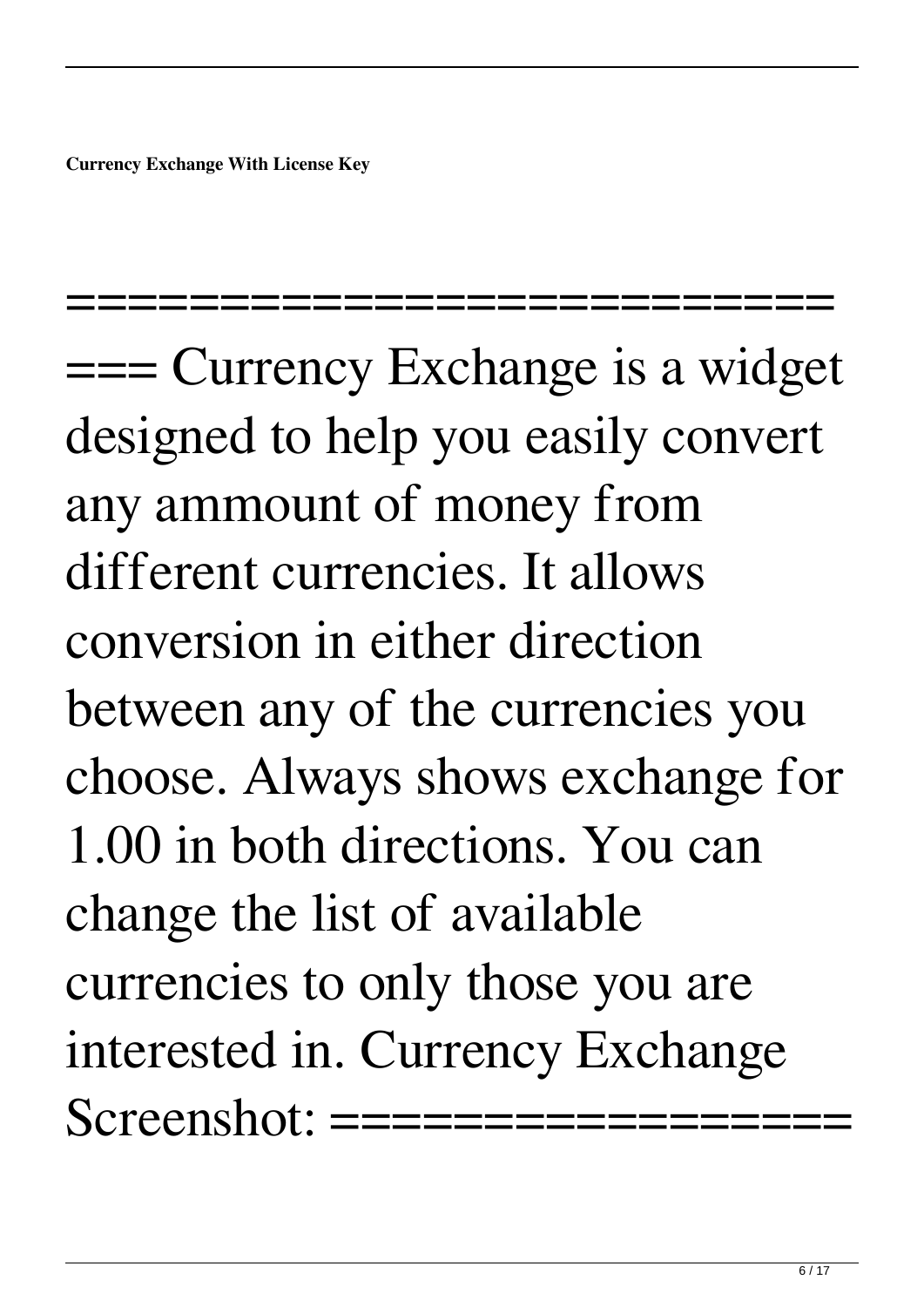## $=\equiv=\equiv=\equiv\equiv 1$  Currency Exchange -

support : ==================

==================== If you

need support you can contact me at thomson0@gmail.com and i'll help you. You can also get more information and support on GIT by visiting: If you like this widget, then please consider donating to: License : =================== This project is licensed under GNU General Public License, version 3.0 (GPLv3). Licence text :

================= GPLv3 LICENCE: This program is free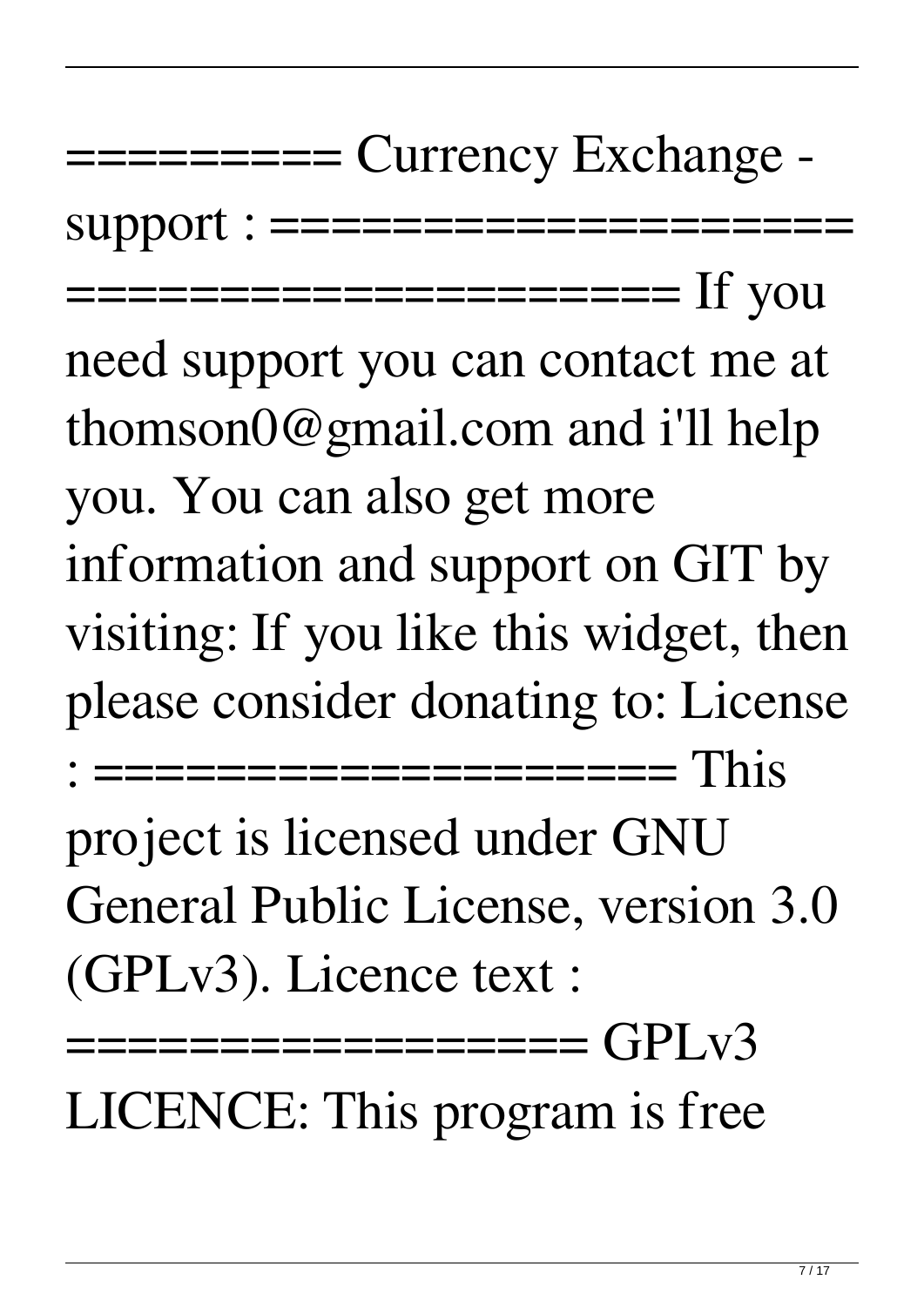software: you can redistribute it and/or modify it under the terms of the GNU General Public License as published by the Free Software Foundation, either version 3 of the License, or (at your option) any later version. This program is distributed in the hope that it will be useful, but WITHOUT ANY WARRANTY; without even the implied warranty of MERCHANTABILITY or FITNESS FOR A PARTICULAR PURPOSE. See the GNU General Public License for more details.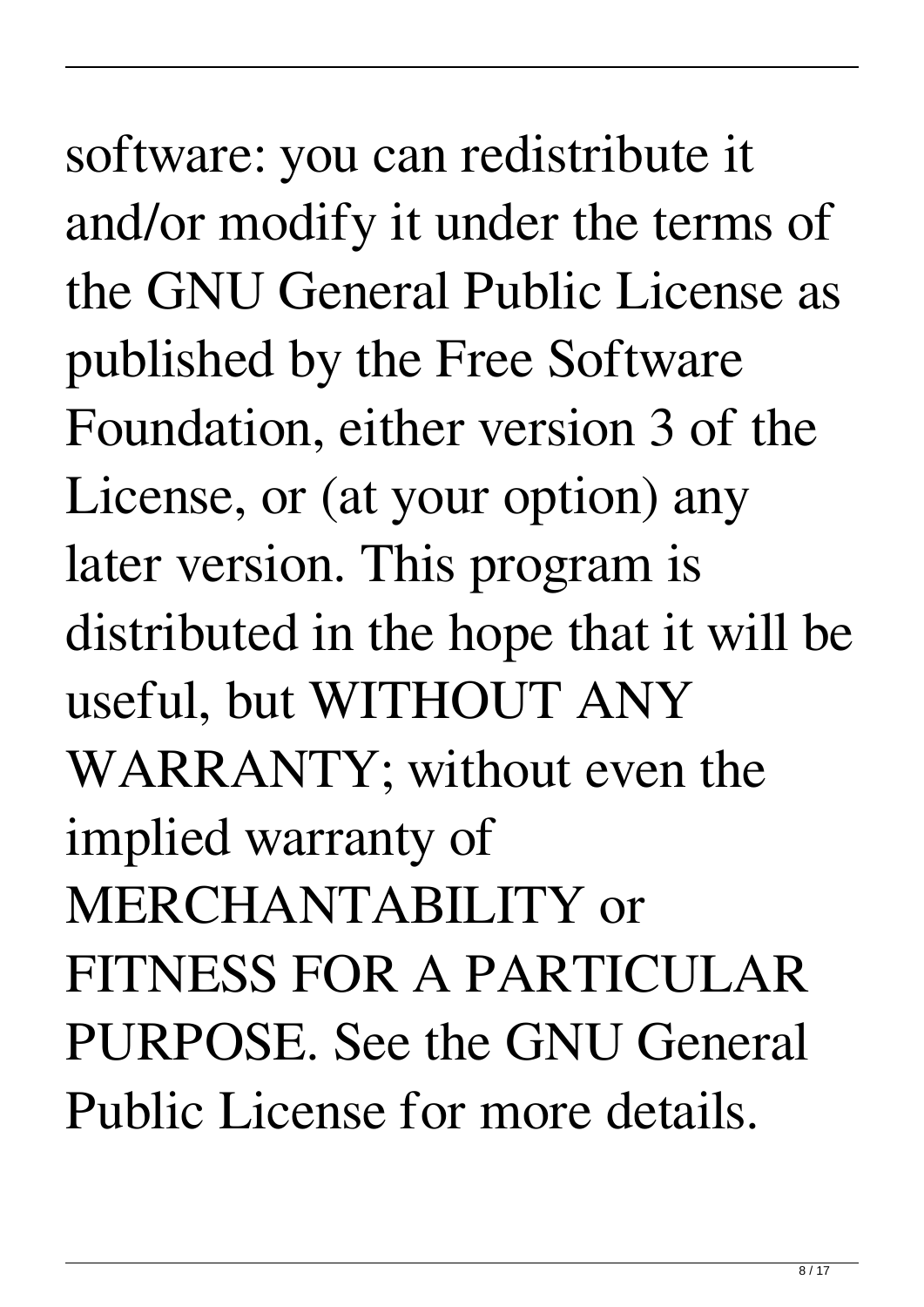You should have received a copy of the GNU General Public License along with this program. If not, see . More information:

================ Website :

GIT :

**What's New In?**

This widget provides a simple and efficient way to convert one amount of money into any other currency using different exchange rates. Use the currency conversion widget to convert your money from one currency to another without ever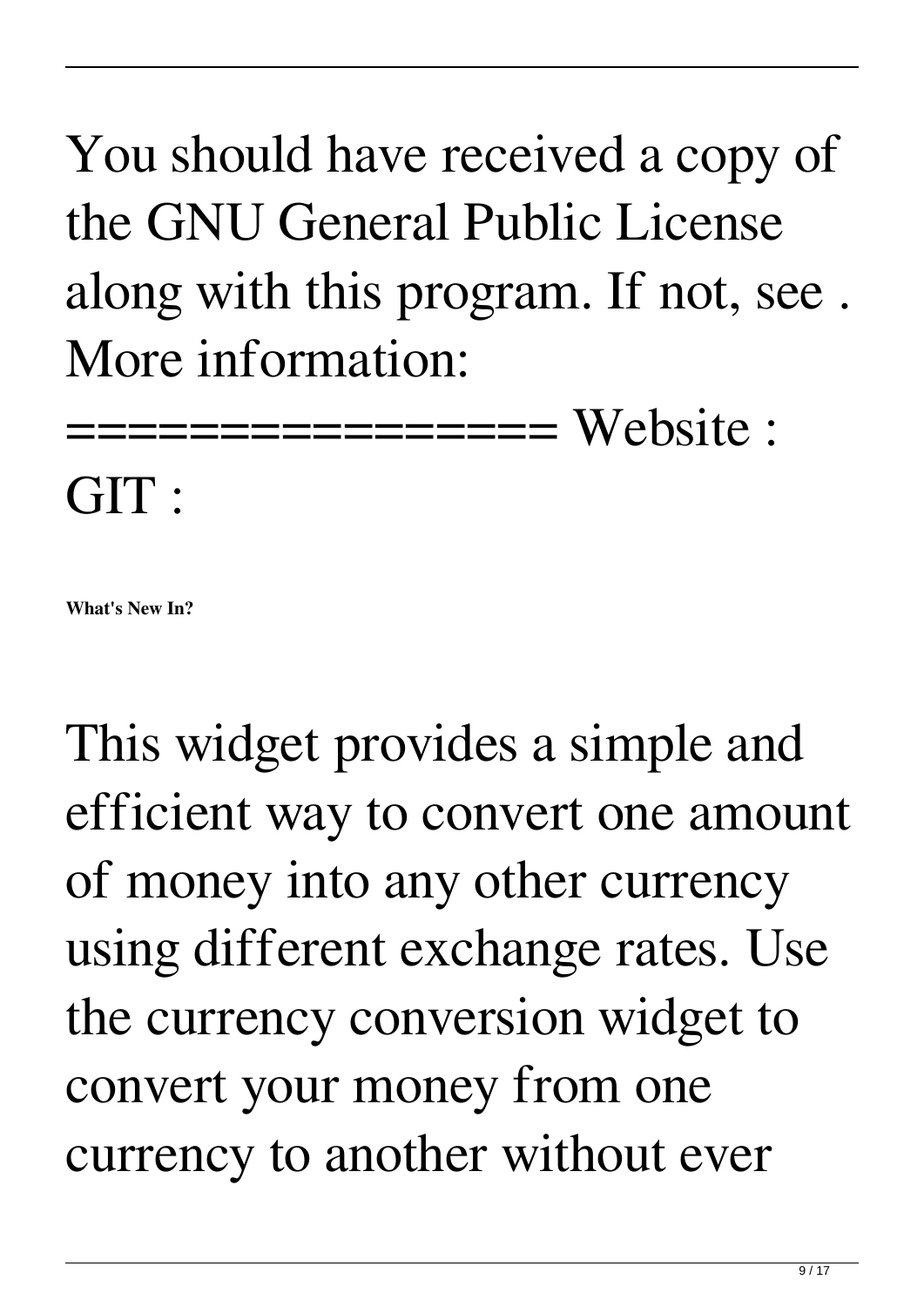leaving your webpage. - Supports major currency codes and makes use of the most popular rates. - Currency Converter can be used to convert your money from any currency to any other currency. - Shows both the amount you want to convert and the converted value in the result field, for a quick and easy view. - The default value of the exchange rate can be set using an input field. - Each currency can be restricted to only the available currencies, the widget allows you to select the available currencies. -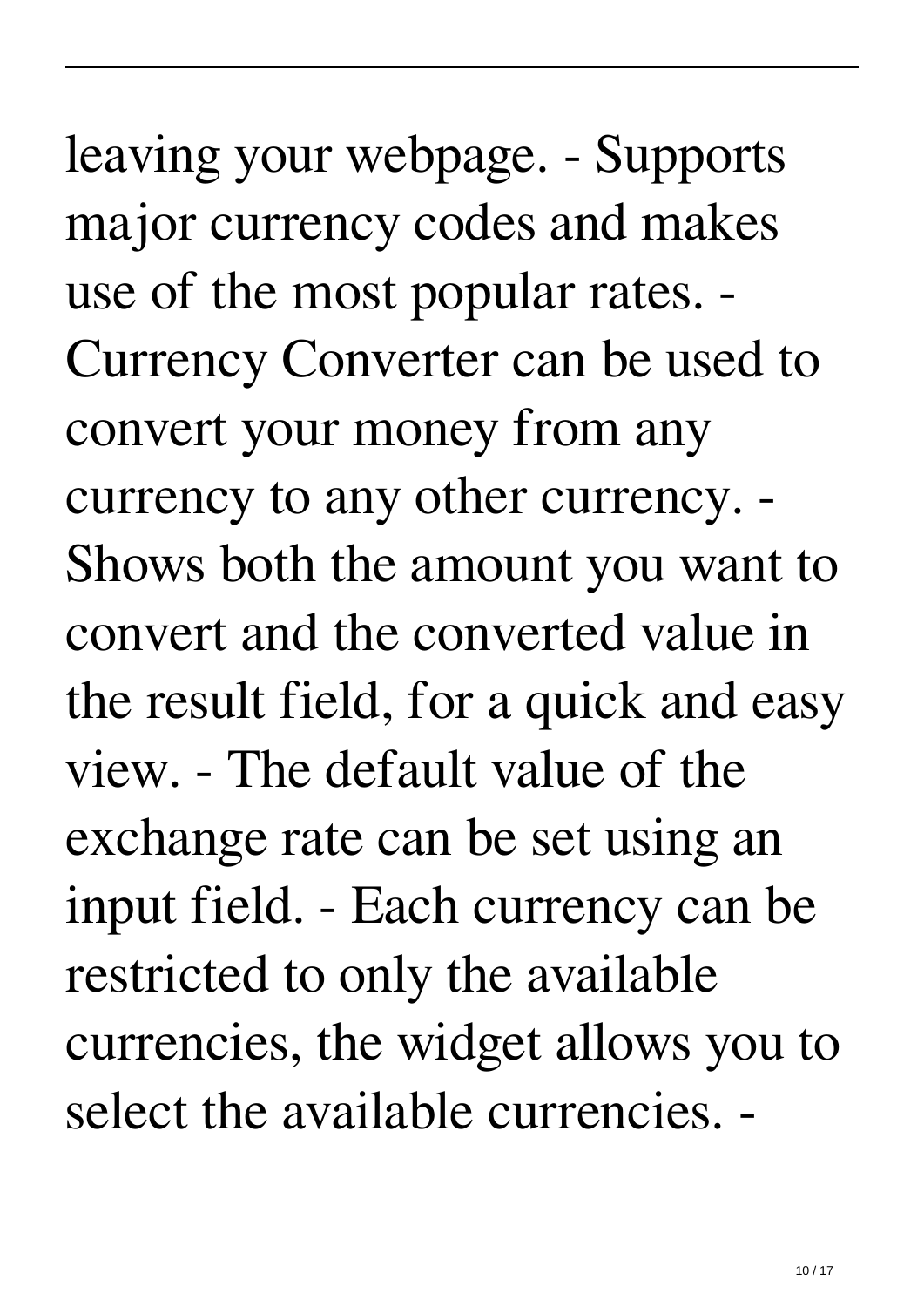Supports Internet Explorer 6 and above, Firefox, Chrome, Opera, Safari. - Supports major currency codes and makes use of the most popular rates. - Currency Converter can be used to convert your money from any currency to any other currency. - Shows both the amount you want to convert and the converted value in the result field, for a quick and easy view. - The default value of the exchange rate can be set using an input field. - Each currency can be restricted to only the available currencies, the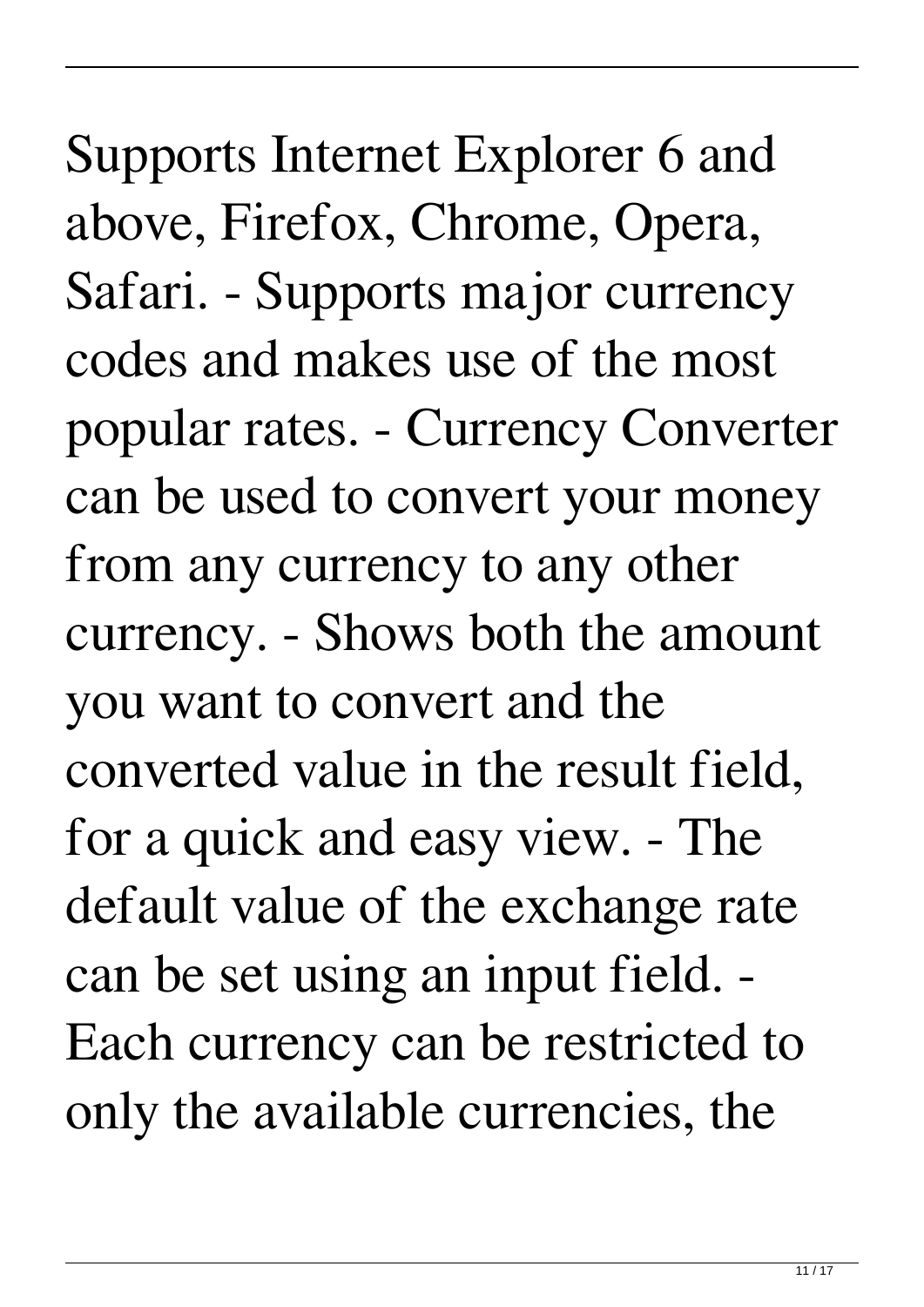widget allows you to select the available currencies. - Supports Internet Explorer 6 and above, Firefox, Chrome, Opera, Safari. Currency Exchange is a useful widget designed to help you easily convert any ammount of money from different currencies. Allows conversion in either direction between two selected currencies, always shows exchange for 1.00 in both directions, allows user to restrict the list of available currencies to only those they are interested in. Description: This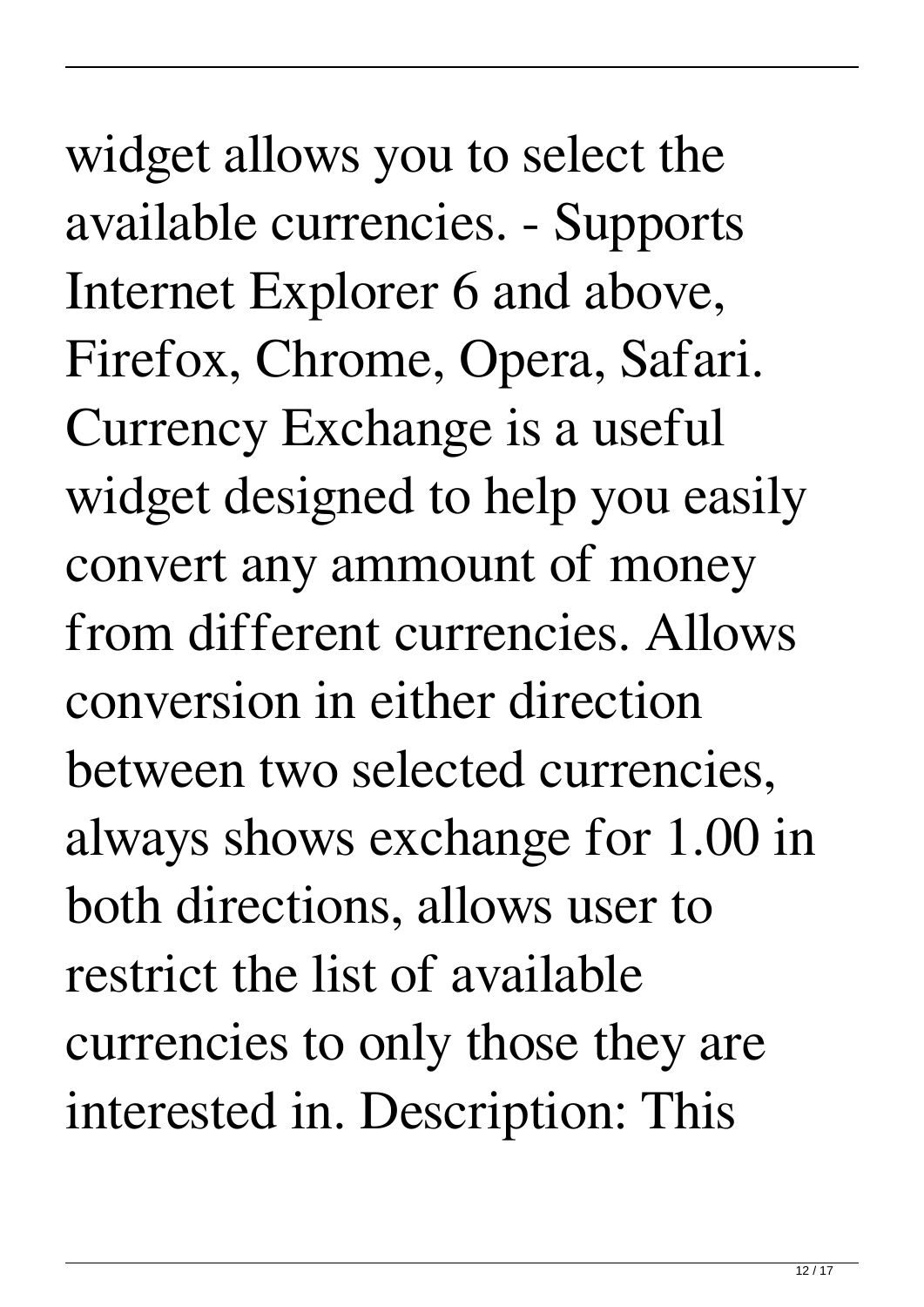widget provides a simple and efficient way to convert one amount of money into any other currency using different exchange rates. Use the currency conversion widget to convert your money from one currency to another without ever leaving your webpage. - Supports major currency codes and makes use of the most popular rates. - Currency Converter can be used to convert your money from any currency to any other currency. - Shows both the amount you want to convert and the converted value in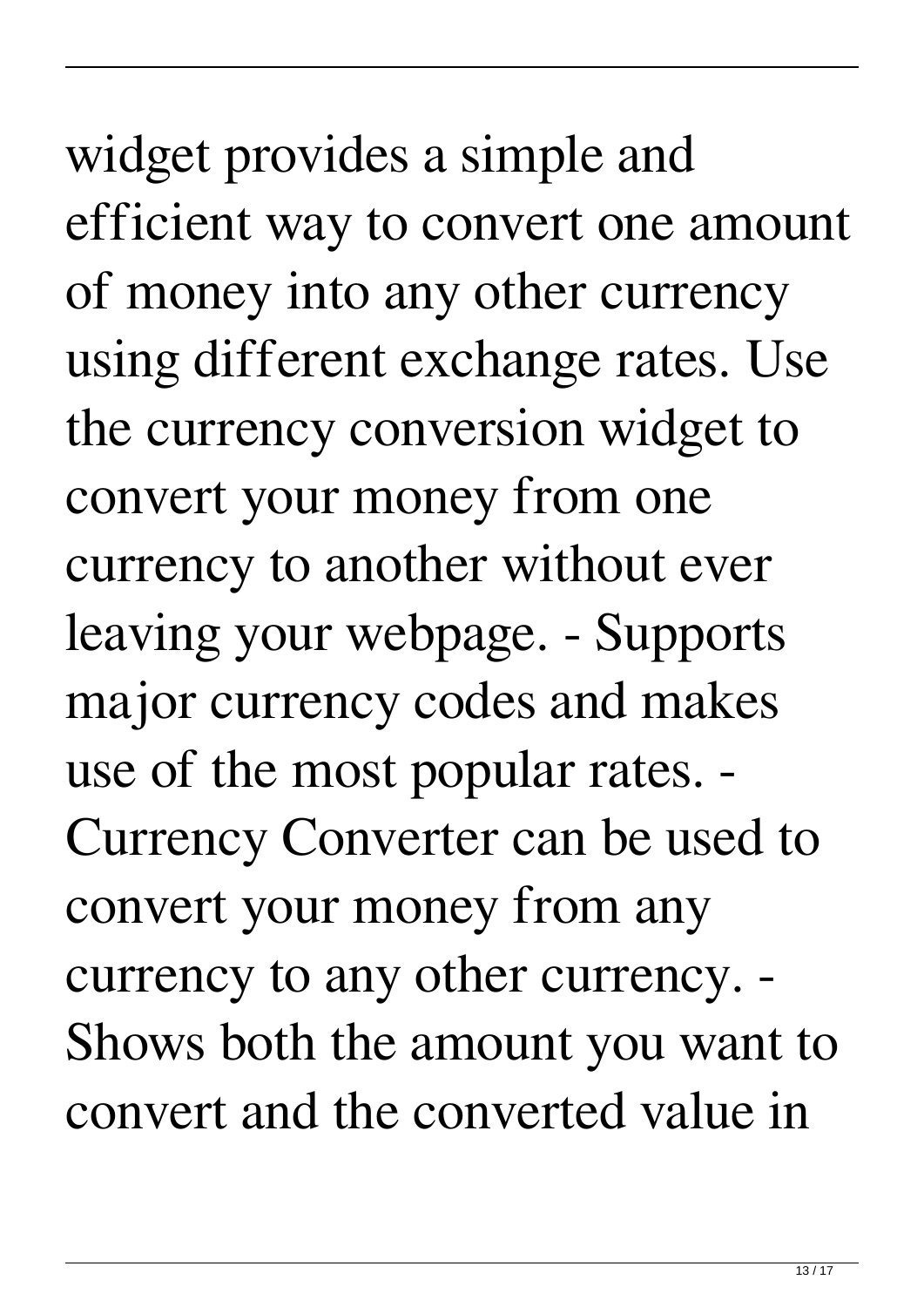the result field, for a quick and easy view. - The default value of the exchange rate can be set using an input field. - Each currency can be restricted to only the available currencies, the widget allows you to select the available currencies. - Supports Internet Explorer 6 and above, Firefox, Chrome, Opera, Safari. - Supports major currency codes and makes use of the most popular rates. - Currency Converter can be used to convert your money from any currency to any other currency. - Shows both the amount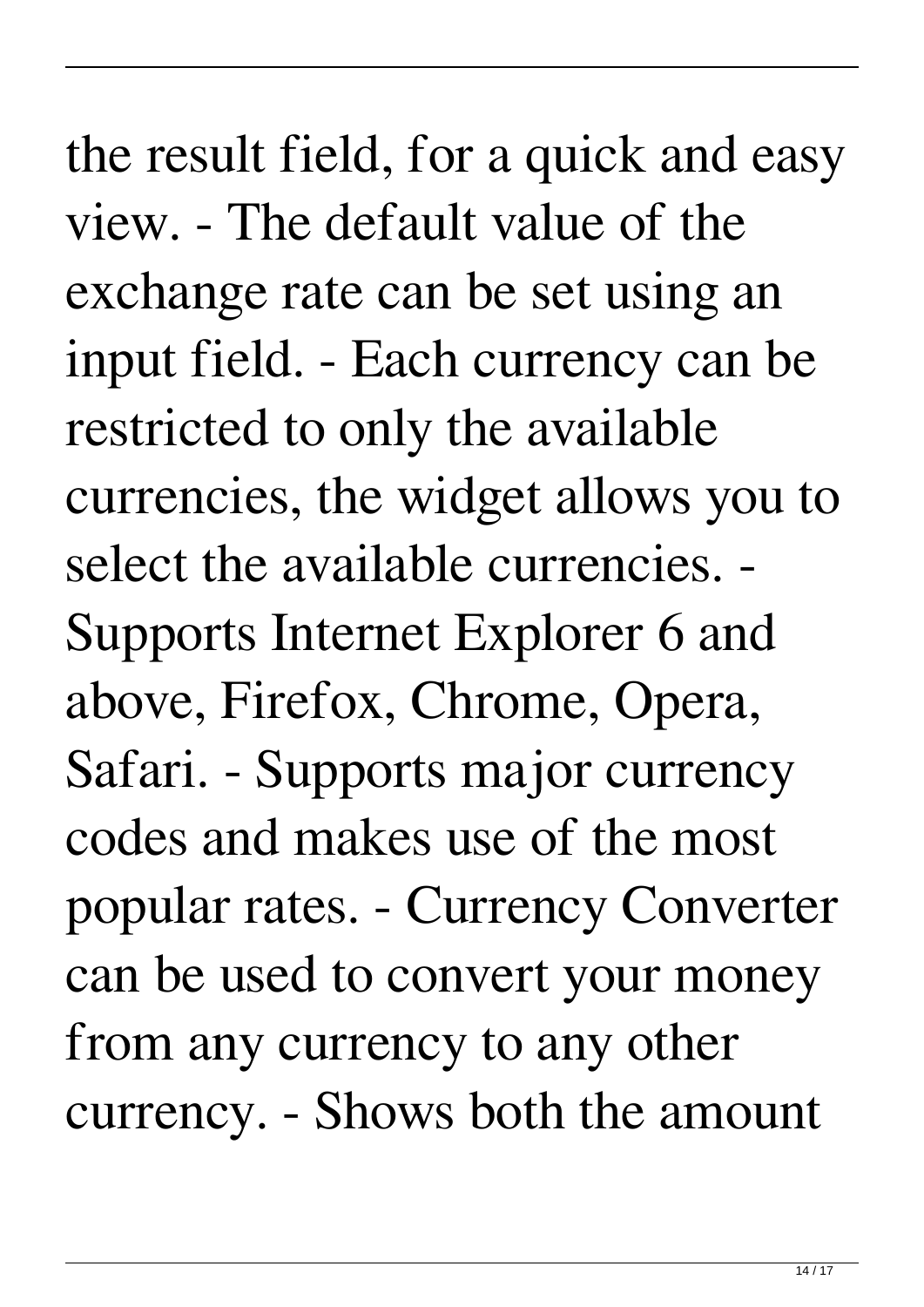you want to convert and the converted value in the result field, for a quick and easy view. - The default value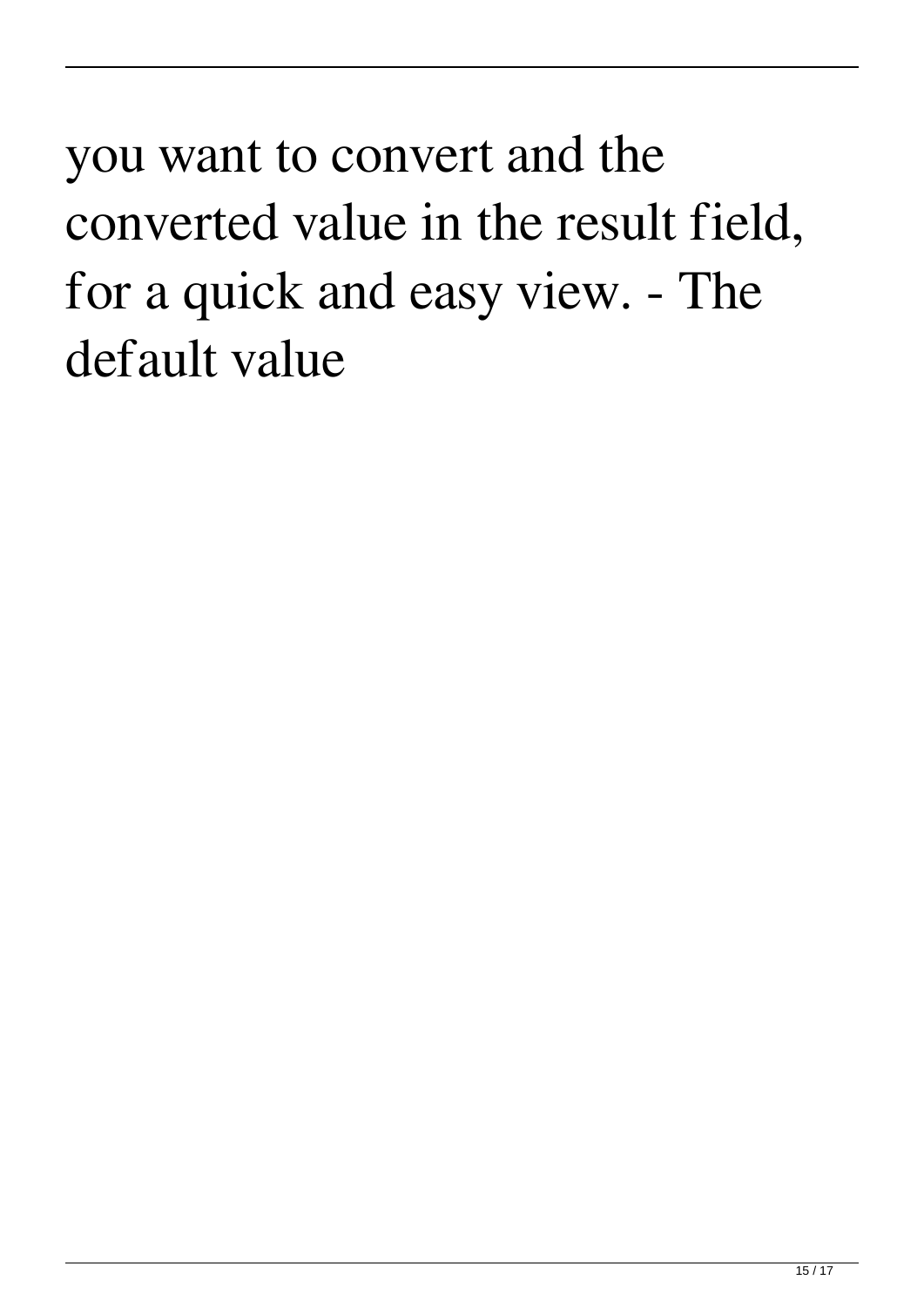OS: 64-bit Windows 7 Service Pack 1, 8.1 or 10 Processor: Dual-core 2.6 GHz or higher Memory: 2 GB RAM Graphics: Intel HD or NVIDIA GTX 1050 or higher DirectX: Version 11 or higher Network: Broadband Internet connection Storage: 4 GB available space Sound Card: DirectX compatible sound card Additional Notes: You can install Steam in a different directory by changing the SteamApps/common/GTA Online